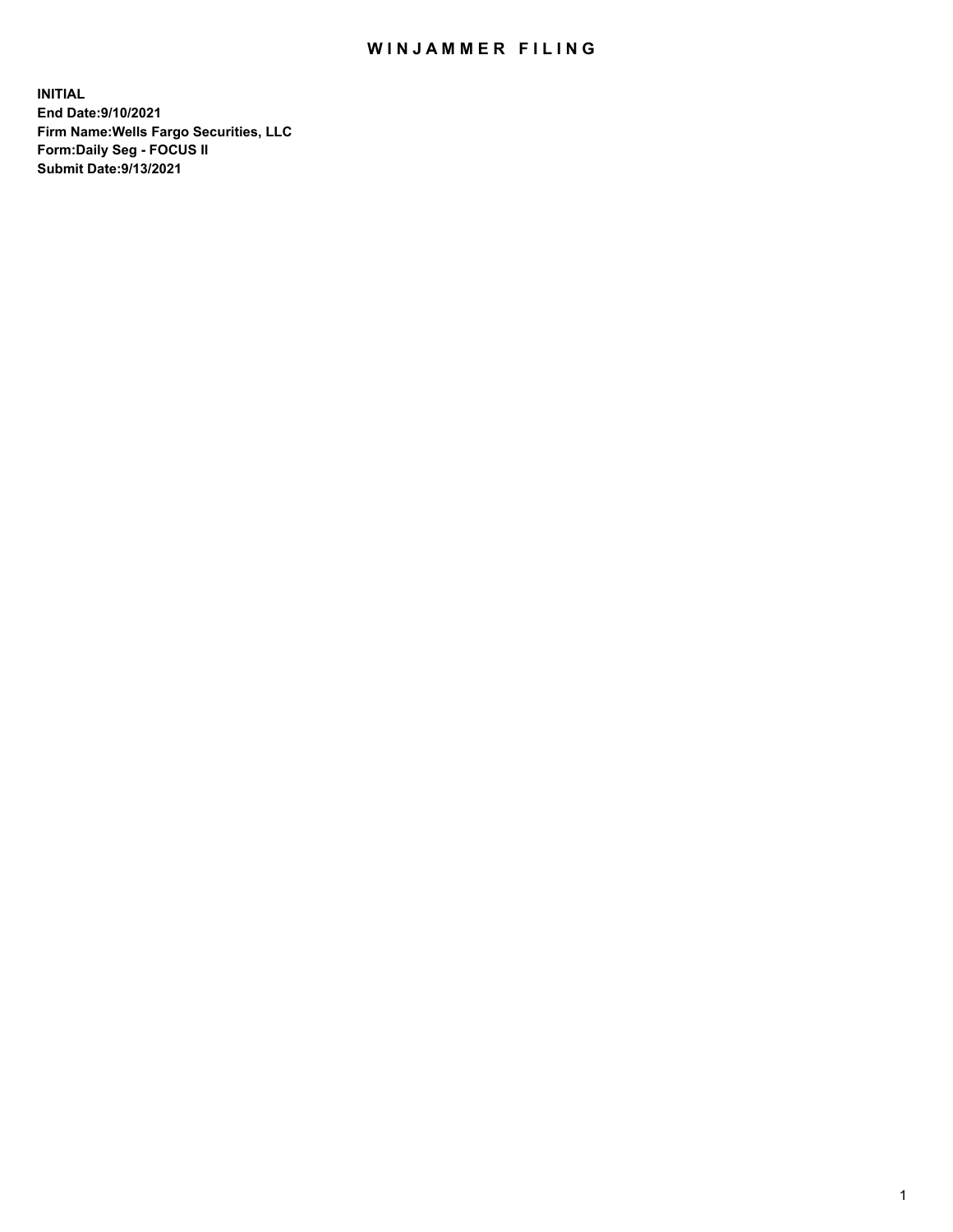**INITIAL End Date:9/10/2021 Firm Name:Wells Fargo Securities, LLC Form:Daily Seg - FOCUS II Submit Date:9/13/2021 Daily Segregation - Cover Page**

| Name of Company                                                                                                                                                                                                                                                                                                                | <b>Wells Fargo Securities LLC</b>                                          |
|--------------------------------------------------------------------------------------------------------------------------------------------------------------------------------------------------------------------------------------------------------------------------------------------------------------------------------|----------------------------------------------------------------------------|
| <b>Contact Name</b>                                                                                                                                                                                                                                                                                                            | <b>James Gnall</b>                                                         |
| <b>Contact Phone Number</b>                                                                                                                                                                                                                                                                                                    | 917-699-6822                                                               |
| <b>Contact Email Address</b>                                                                                                                                                                                                                                                                                                   | james.w.gnall@wellsfargo.com                                               |
| FCM's Customer Segregated Funds Residual Interest Target (choose one):<br>a. Minimum dollar amount: ; or<br>b. Minimum percentage of customer segregated funds required:% ; or<br>c. Dollar amount range between: and; or<br>d. Percentage range of customer segregated funds required between:% and%.                         | 270,000,000<br>$\underline{\mathbf{0}}$<br>00<br>00                        |
| FCM's Customer Secured Amount Funds Residual Interest Target (choose one):<br>a. Minimum dollar amount: ; or<br>b. Minimum percentage of customer secured funds required:%; or<br>c. Dollar amount range between: and; or<br>d. Percentage range of customer secured funds required between: % and %.                          | 40,000,000<br>$\underline{\mathbf{0}}$<br>0 <sub>0</sub><br>0 <sub>0</sub> |
| FCM's Cleared Swaps Customer Collateral Residual Interest Target (choose one):<br>a. Minimum dollar amount: ; or<br>b. Minimum percentage of cleared swaps customer collateral required:% ; or<br>c. Dollar amount range between: and; or<br>d. Percentage range of cleared swaps customer collateral required between:% and%. | 375,000,000<br><u>0</u><br>00<br><u>00</u>                                 |

Attach supporting documents CH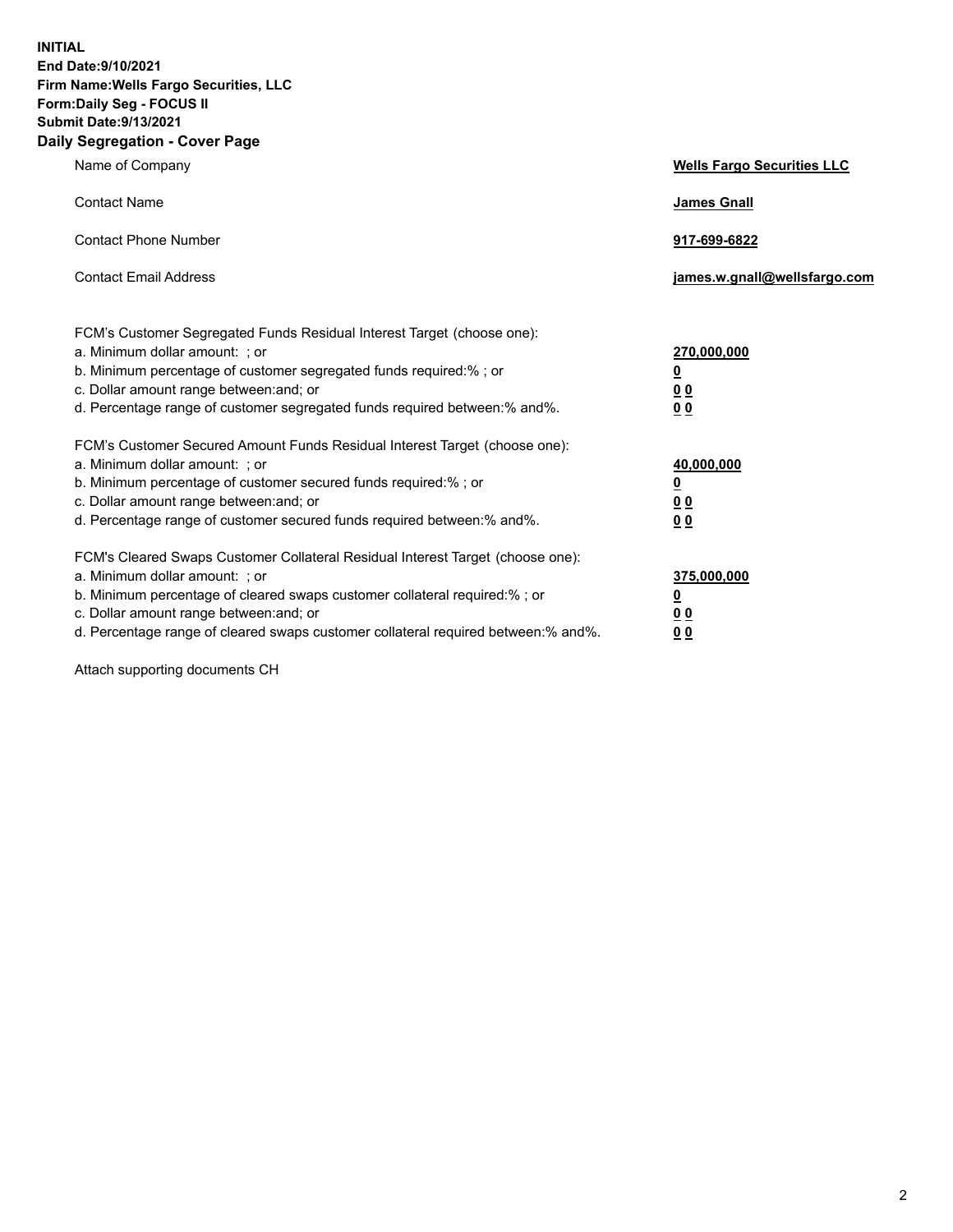**INITIAL End Date:9/10/2021 Firm Name:Wells Fargo Securities, LLC Form:Daily Seg - FOCUS II Submit Date:9/13/2021**

## **Daily Segregation - Secured Amounts**

|    | Foreign Futures and Foreign Options Secured Amounts                                         |                                   |
|----|---------------------------------------------------------------------------------------------|-----------------------------------|
|    | Amount required to be set aside pursuant to law, rule or regulation of a foreign            | $0$ [7305]                        |
|    | government or a rule of a self-regulatory organization authorized thereunder                |                                   |
| 1. | Net ledger balance - Foreign Futures and Foreign Option Trading - All Customers             |                                   |
|    | A. Cash                                                                                     | 256,471,035 [7315]                |
|    | B. Securities (at market)                                                                   | 205,217,461 [7317]                |
| 2. | Net unrealized profit (loss) in open futures contracts traded on a foreign board of trade   | 16,608,979 [7325]                 |
| 3. | Exchange traded options                                                                     |                                   |
|    | a. Market value of open option contracts purchased on a foreign board of trade              | $0$ [7335]                        |
|    | b. Market value of open contracts granted (sold) on a foreign board of trade                | -33,501 [7337]                    |
| 4. | Net equity (deficit) (add lines 1.2. and 3.)                                                | 478,263,974 [7345]                |
| 5. | Account liquidating to a deficit and account with a debit balances - gross amount           | 1,470,144 [7351]                  |
|    | Less: amount offset by customer owned securities                                            | -1,463,418 [7352] 6,726 [7354]    |
| 6. | Amount required to be set aside as the secured amount - Net Liquidating Equity              | 478,270,700 [7355]                |
|    | Method (add lines 4 and 5)                                                                  |                                   |
| 7. | Greater of amount required to be set aside pursuant to foreign jurisdiction (above) or line | 478,270,700 [7360]                |
|    | 6.                                                                                          |                                   |
|    | FUNDS DEPOSITED IN SEPARATE REGULATION 30.7 ACCOUNTS                                        |                                   |
| 1. | Cash in banks                                                                               |                                   |
|    | A. Banks located in the United States                                                       | 101,132,598 [7500]                |
|    | B. Other banks qualified under Regulation 30.7                                              | 41, 184, 779 [7520] 142, 317, 377 |
|    |                                                                                             | [7530]                            |
| 2. | Securities                                                                                  |                                   |
|    | A. In safekeeping with banks located in the United States                                   | 118,980,743 [7540]                |
|    | B. In safekeeping with other banks qualified under Regulation 30.7                          | 0 [7560] 118,980,743 [7570]       |
| 3. | Equities with registered futures commission merchants                                       |                                   |
|    | A. Cash                                                                                     | 37,741,074 [7580]                 |
|    | <b>B.</b> Securities                                                                        | 106,250,574 [7590]                |
|    | C. Unrealized gain (loss) on open futures contracts                                         | -13,489,836 [7600]                |
|    | D. Value of long option contracts                                                           | $0$ [7610]                        |
|    | E. Value of short option contracts                                                          | -33,501 [7615] 130,468,311 [7620] |
| 4. | Amounts held by clearing organizations of foreign boards of trade                           |                                   |
|    | A. Cash                                                                                     | $0$ [7640]                        |
|    | <b>B.</b> Securities                                                                        | $0$ [7650]                        |
|    | C. Amount due to (from) clearing organization - daily variation                             | $0$ [7660]                        |
|    | D. Value of long option contracts                                                           | $0$ [7670]                        |
|    | E. Value of short option contracts                                                          | 0 [7675] 0 [7680]                 |
| 5. | Amounts held by members of foreign boards of trade                                          |                                   |
|    | A. Cash                                                                                     | $-31,635,102$ [7700]              |
|    | <b>B.</b> Securities                                                                        | 200,104,618 [7710]                |
|    | C. Unrealized gain (loss) on open futures contracts                                         | 29,240,278 [7720]                 |
|    | D. Value of long option contracts                                                           | $0$ [7730]                        |
|    | E. Value of short option contracts                                                          | 0 [7735] 197,709,794 [7740]       |
| 6. | Amounts with other depositories designated by a foreign board of trade                      | $0$ [7760]                        |
| 7. | Segregated funds on hand                                                                    | $0$ [7765]                        |
| 8. | Total funds in separate section 30.7 accounts                                               | 589,476,225 [7770]                |
| 9. | Excess (deficiency) Set Aside for Secured Amount (subtract line 7 Secured Statement         | 111,205,525 [7380]                |
|    | Page 1 from Line 8)                                                                         |                                   |

- 10. Management Target Amount for Excess funds in separate section 30.7 accounts **40,000,000** [7780]
- 11. Excess (deficiency) funds in separate 30.7 accounts over (under) Management Target **71,205,525** [7785]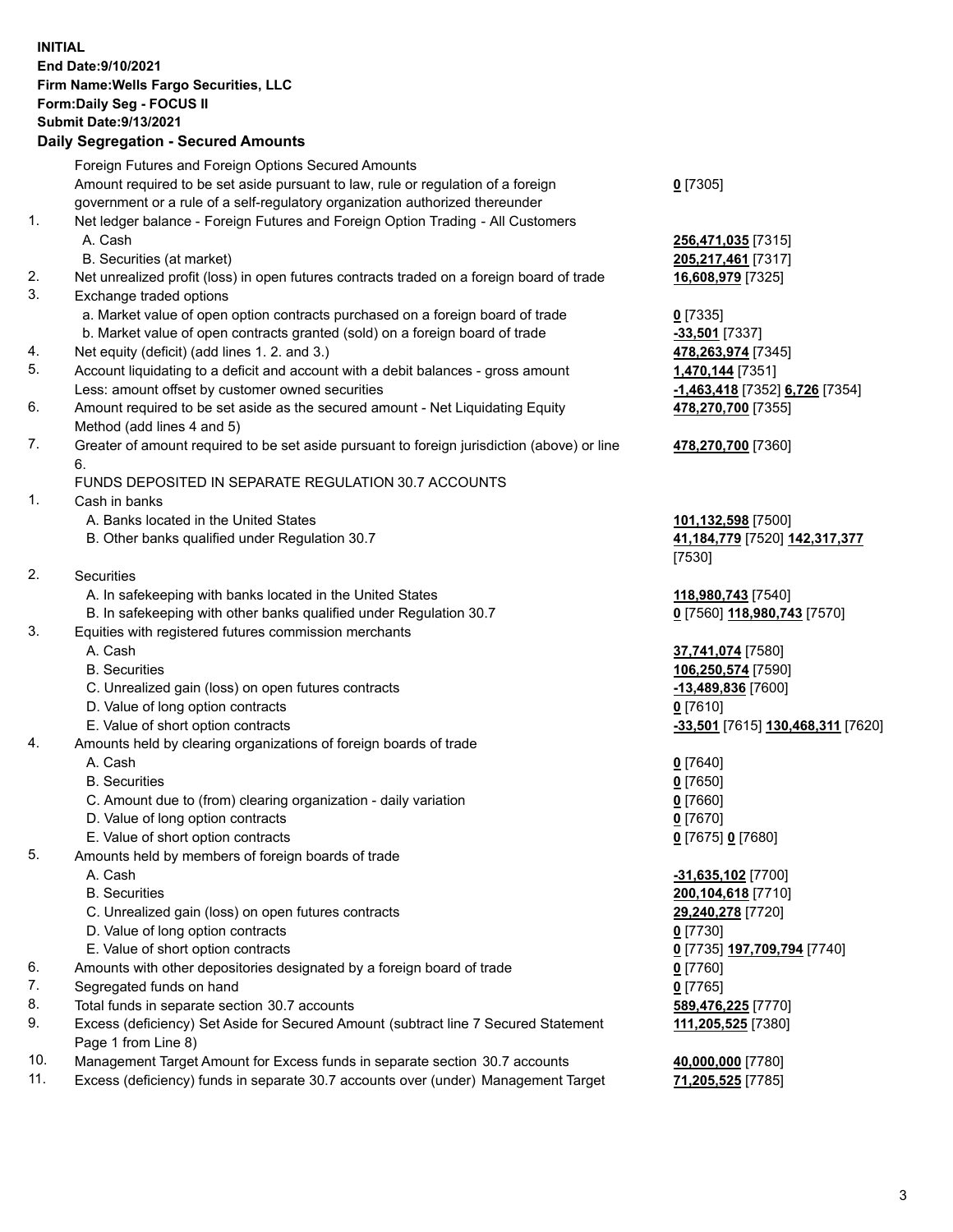**INITIAL End Date:9/10/2021 Firm Name:Wells Fargo Securities, LLC Form:Daily Seg - FOCUS II Submit Date:9/13/2021 Daily Segregation - Segregation Statement** SEGREGATION REQUIREMENTS(Section 4d(2) of the CEAct) 1. Net ledger balance A. Cash **3,301,163,026** [7010] B. Securities (at market) **1,787,447,444** [7020] 2. Net unrealized profit (loss) in open futures contracts traded on a contract market **-418,304,711** [7030] 3. Exchange traded options A. Add market value of open option contracts purchased on a contract market **2,408,864,882** [7032] B. Deduct market value of open option contracts granted (sold) on a contract market **-2,245,802,666** [7033] 4. Net equity (deficit) (add lines 1, 2 and 3) **4,833,367,975** [7040] 5. Accounts liquidating to a deficit and accounts with debit balances - gross amount **80,106,586** [7045] Less: amount offset by customer securities **-80,103,487** [7047] **3,099** [7050] 6. Amount required to be segregated (add lines 4 and 5) **4,833,371,074** [7060] FUNDS IN SEGREGATED ACCOUNTS 7. Deposited in segregated funds bank accounts A. Cash **171,301,991** [7070] B. Securities representing investments of customers' funds (at market) **370,165,956** [7080] C. Securities held for particular customers or option customers in lieu of cash (at market) **693,580,954** [7090] 8. Margins on deposit with derivatives clearing organizations of contract markets A. Cash **2,174,397,578** [7100] B. Securities representing investments of customers' funds (at market) **710,154,705** [7110] C. Securities held for particular customers or option customers in lieu of cash (at market) **1,093,866,490** [7120] 9. Net settlement from (to) derivatives clearing organizations of contract markets **-40,964,518** [7130] 10. Exchange traded options A. Value of open long option contracts **2,408,864,882** [7132] B. Value of open short option contracts **-2,245,802,666** [7133] 11. Net equities with other FCMs A. Net liquidating equity **0** [7140] B. Securities representing investments of customers' funds (at market) **0** [7160] C. Securities held for particular customers or option customers in lieu of cash (at market) **0** [7170] 12. Segregated funds on hand **0** [7150] 13. Total amount in segregation (add lines 7 through 12) **5,335,565,372** [7180] 14. Excess (deficiency) funds in segregation (subtract line 6 from line 13) **502,194,298** [7190] 15. Management Target Amount for Excess funds in segregation **270,000,000** [7194]

16. Excess (deficiency) funds in segregation over (under) Management Target Amount Excess

**232,194,298** [7198]